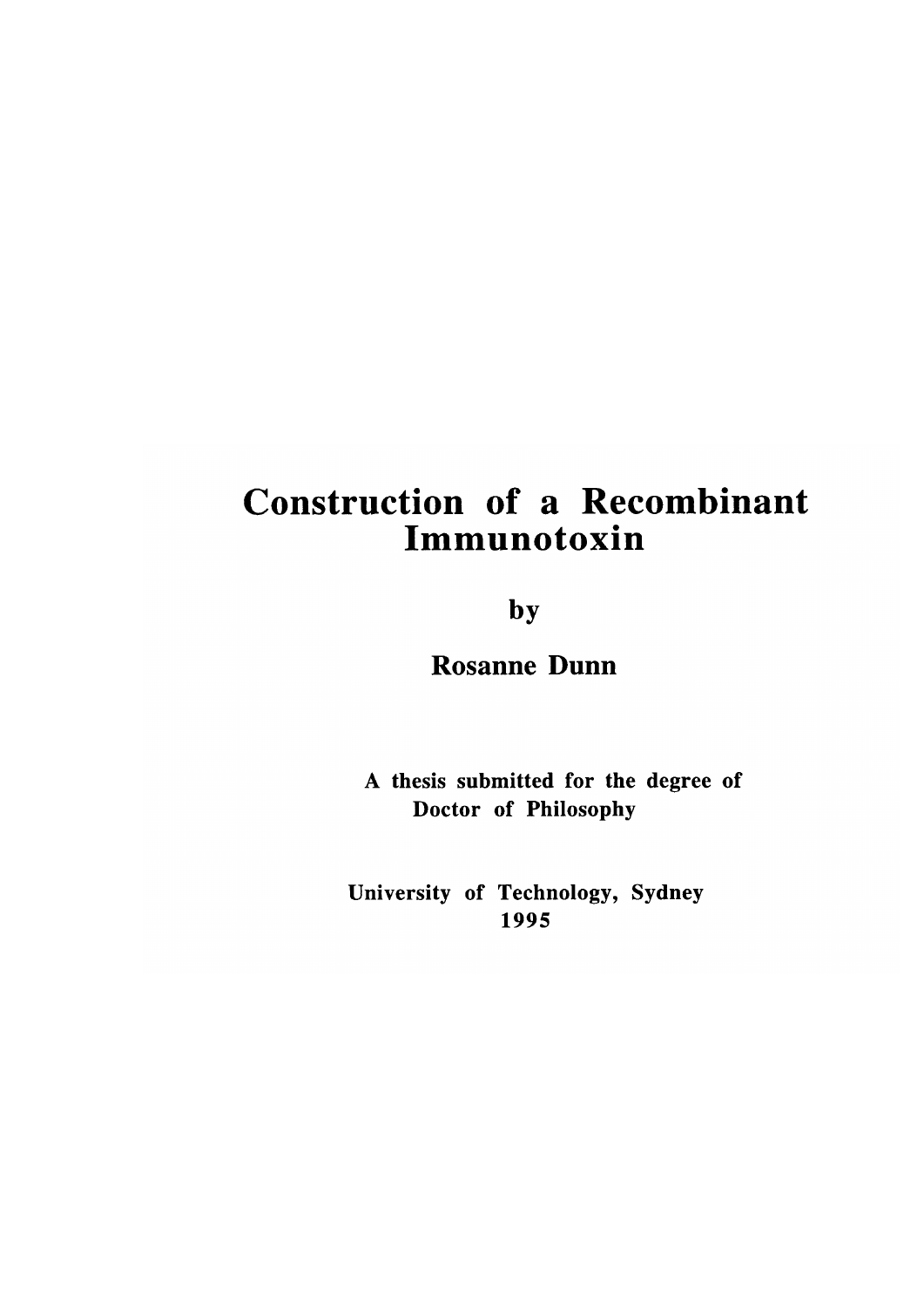# *Chapter 1*

### IMMUNOTOXINS IN CANCER THERAPY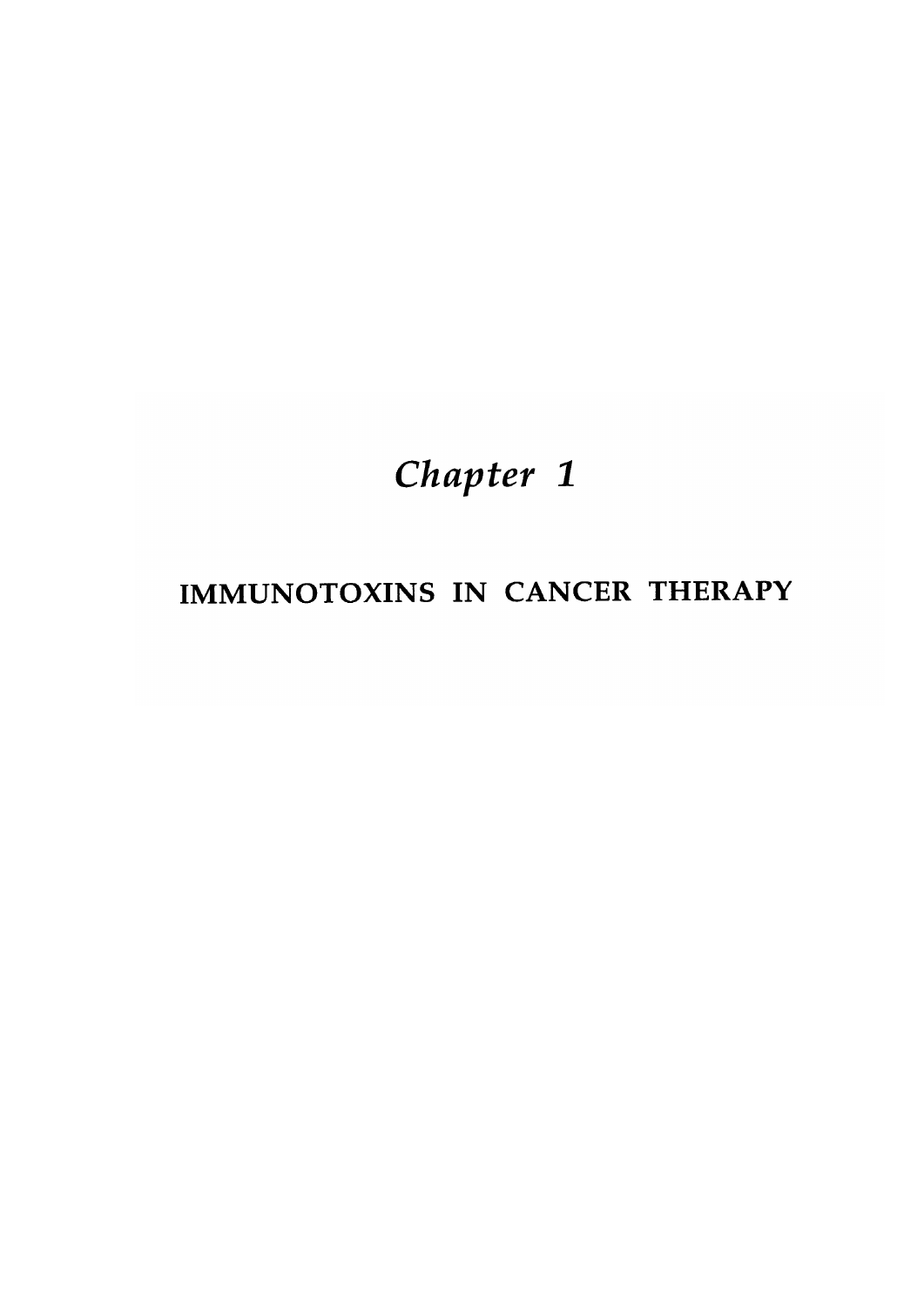#### **Declaration**

The experiments presented in this thesis were carried out by myself, except where indicated in the text. None of the material has been presented previously for the purpose of obtaining any other degree.

Rosanne Dunn M.Sc (Medical Biochemistry)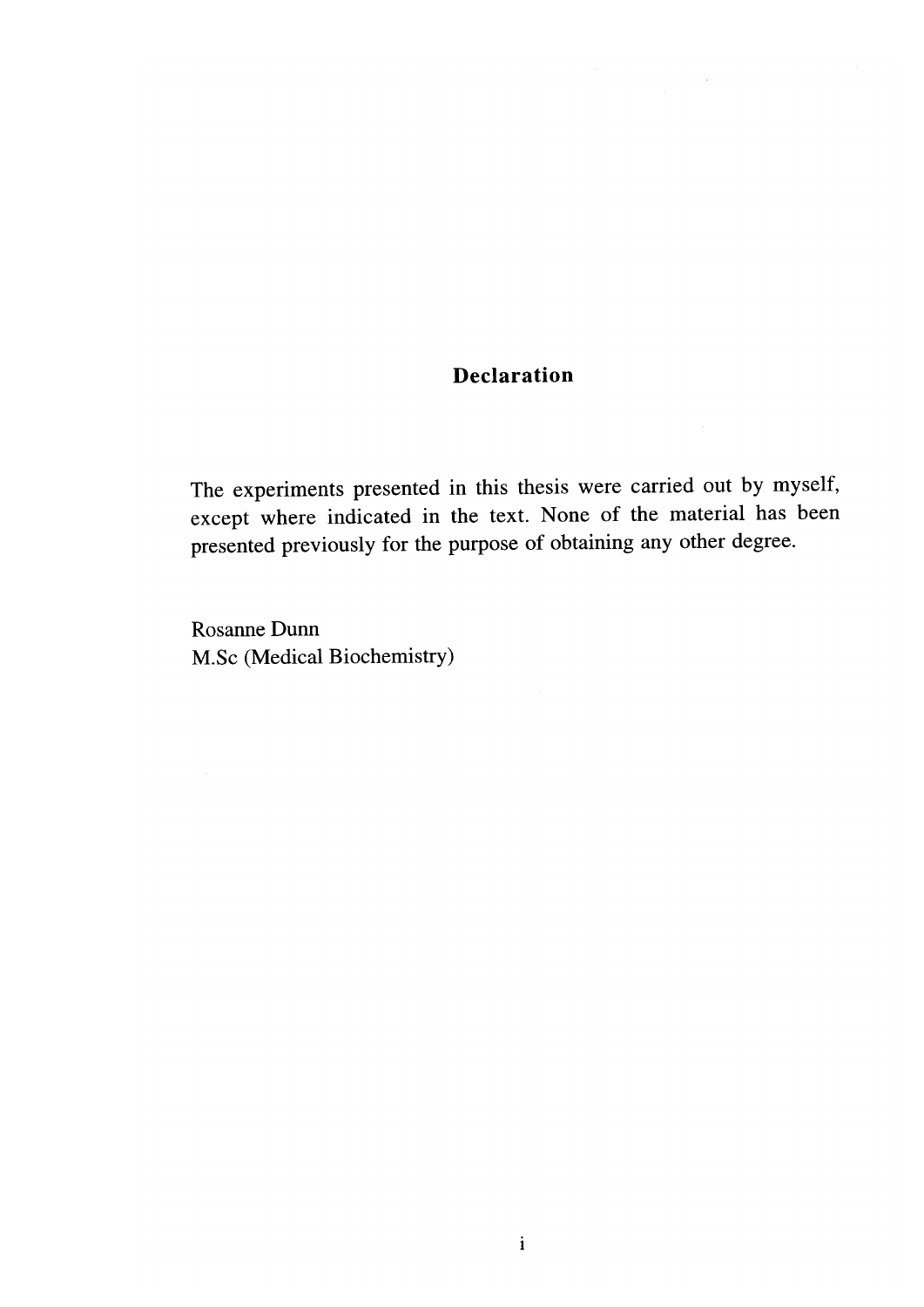#### **ACKNOWLEDGEMENTS**

I am deeply grateful to Professor Bob Raison for giving me the opportunity to carry out this work and for his invaluable advice and support. My sincere thanks to Peter Hudson and Glen Lilley, CSIRO, Division of Biomolecular Engineering, who willingly gave advice and assistance with the recombinant DNA techniques used in this project. I am grateful to Kath Weston for her valuable discussion and assistance with the cytotoxic assay and flow cytometry techniques used in this work. In particular, I would like to thank her for being a wise and wonderful friend.

A special thank you to Jeff Hook and Stuart Tangye for their help and support in the laboratory. I would also like to thank Nic dos Remedios for sharing his vast knowledge of computers. I am extremely grateful to Jeanette Taverner for creating such artistic figures and posters for conference presentations. My thanks to Professor Kevin Broady for taking all the photographs for this thesis.

My sincere gratitude to all the members of the Immunobiology Unit for their companionship and help in so many different ways. I am extremely grateful to Carolyn Woodlands for the meticulous table of contents and for helping to collate and print this thesis. My thanks to Paul Ramsland for helping to assemble the photographs. A warm thank you to Sue Kehrer for her friendship and kindness.

I acknowledge the assistance of Michael Johnson for the densitometry analysis used in this project. Also, Terry Longhurst for producing the results presented in Fig 3.24.

Finally, my heartfelt thanks to Malcolm, Tasmin and Justin for their support and encouragement throughout this work. A special thank you to my Mother for always being there when I needed her.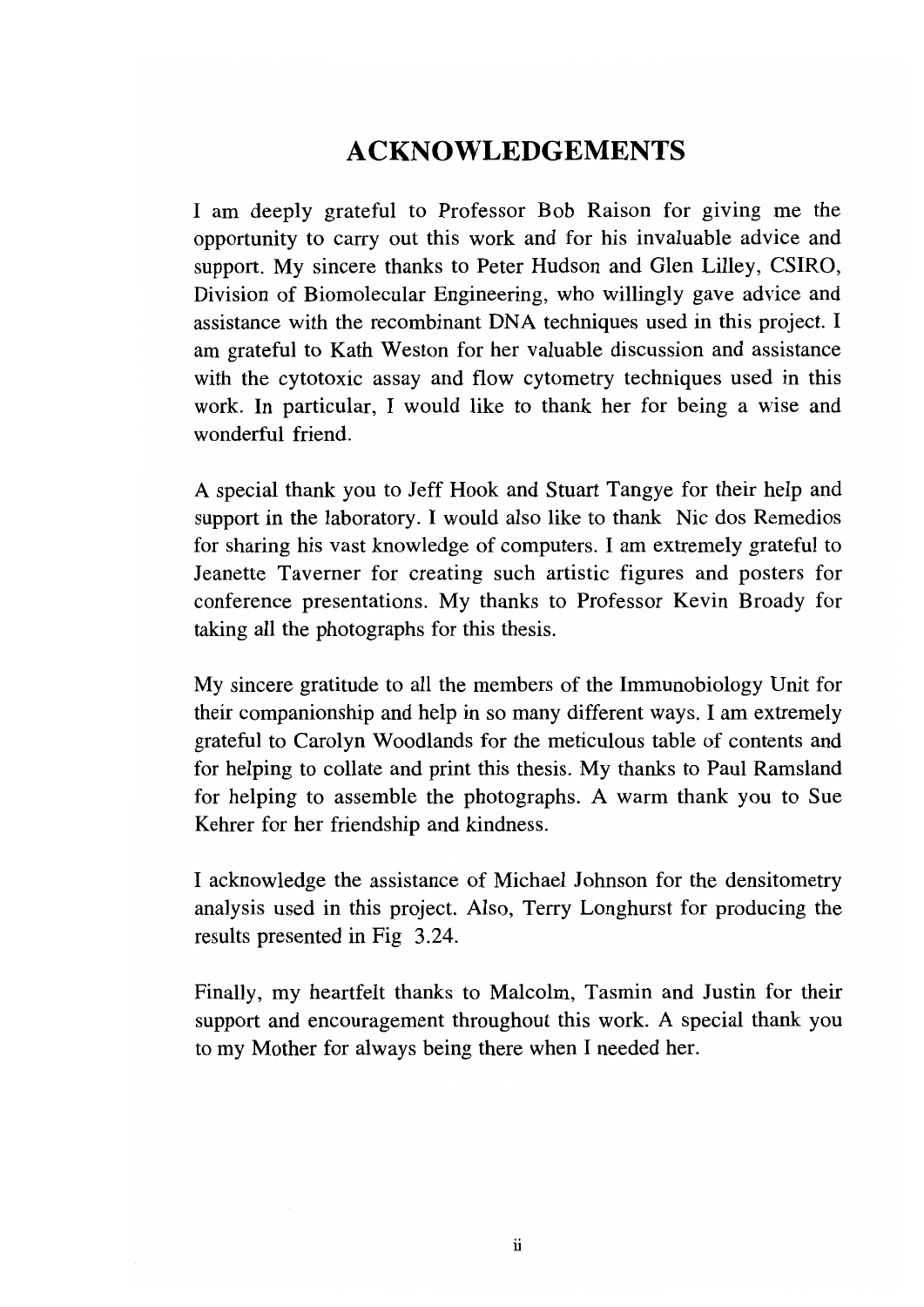#### **ABSTRACT**

In recent years a number of therapeutically useful immunotoxins have been produced using recombinant gene technology. In general, this involves fusion of a toxin gene with sequence encoding a variety of clinically relevant proteins or peptides. Using these techniques a recombinant immunotoxin has been engineered by fusing the genes encoding an antibody fragment with the sequence of a small cytolytic peptide, melittin. The antibody fragment consists of the antigen binding site derived from a murine monoclonal antibody K-1-21, which binds to human free *kappa* light chains and recognises a specific epitope (KMA) expressed on the surface of human myeloma and lymphoma cells. The toxic portion of the molecule is melittin, a 26 amino acid, membrane lytic peptide which is a major component of bee venom. Using PCR a single chain Fv (scFv) was constructed by linking VH and VL genes with an oligonucleotide encoding a flexible, hydrophilic peptide. The melittin gene was synthesised as an oligonucleotide and extended by PCR. Nucleotide sequence encoding a linker peptide was added to the 5' end and a primer encoding a FLAG peptide was used to extend the 3' end. This gene construct was then ligated into the recombinant expression vector, pPOW scFv, to create the fusion gene encoding the recombinant immunotoxin. The gene construct was expressed in the periplasm of *E.coli* (TOPP2) using the secretion signal pelB. Expression of the foreign protein was monitored by western blot using a monoclonal antibody which recognises the FLAG peptide encoded at the carboxy terminal region of the gene construct. Expression of the recombinant immunotoxin was optimised and the resulting protein was purified using anti-FLAG M2 affinity chromatography. Antigen binding activity was assessed by ELISA and flow cytometry using a human myeloma cell line, HMy2, which expresses the KMA antigen.Binding of the immunotoxin to a control human cell line, K562, which does not express KMA on the cell surface was also assessed. The results indicated that the recombinant immunotoxin retained antigen binding specificity and it was cytotoxic towards the target cell line (HMy2).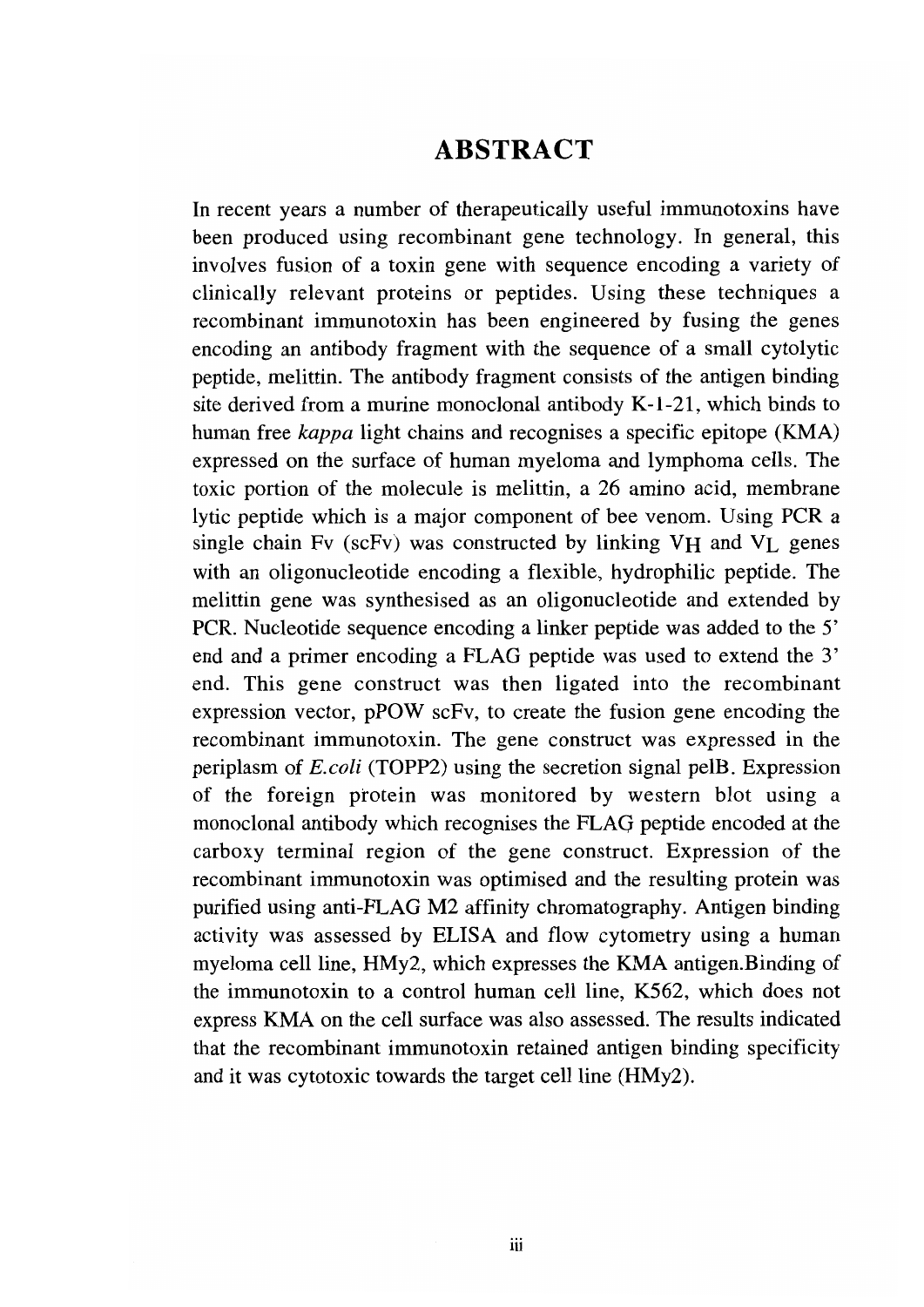#### **TABLE OF CONTENTS**

| 1.1 |                                           |                                                                                            |  |  |
|-----|-------------------------------------------|--------------------------------------------------------------------------------------------|--|--|
| 1.2 |                                           |                                                                                            |  |  |
| 1.3 |                                           |                                                                                            |  |  |
|     | 1.3.1                                     |                                                                                            |  |  |
|     | 1.3.2                                     |                                                                                            |  |  |
|     |                                           | 1.                                                                                         |  |  |
|     |                                           | 2.                                                                                         |  |  |
|     |                                           | 3 <sub>1</sub>                                                                             |  |  |
|     |                                           | 4.                                                                                         |  |  |
|     | 1.3.3                                     |                                                                                            |  |  |
| 1.4 | 1.4.1<br>1.4.2<br>1.4.3<br>1.4.4<br>1.4.5 | B cell development and rearrangement of<br>Antibody fragments which retain antigen binding |  |  |
| 1.5 |                                           |                                                                                            |  |  |
|     | 1.5.1                                     |                                                                                            |  |  |
|     | 1.5.2                                     |                                                                                            |  |  |
|     | 1.5.3                                     |                                                                                            |  |  |
|     | 1.5.4                                     |                                                                                            |  |  |
|     | 1.5.5                                     | Recombinant immunotoxins using diphtheria toxin                                            |  |  |
|     | 1.5.6                                     |                                                                                            |  |  |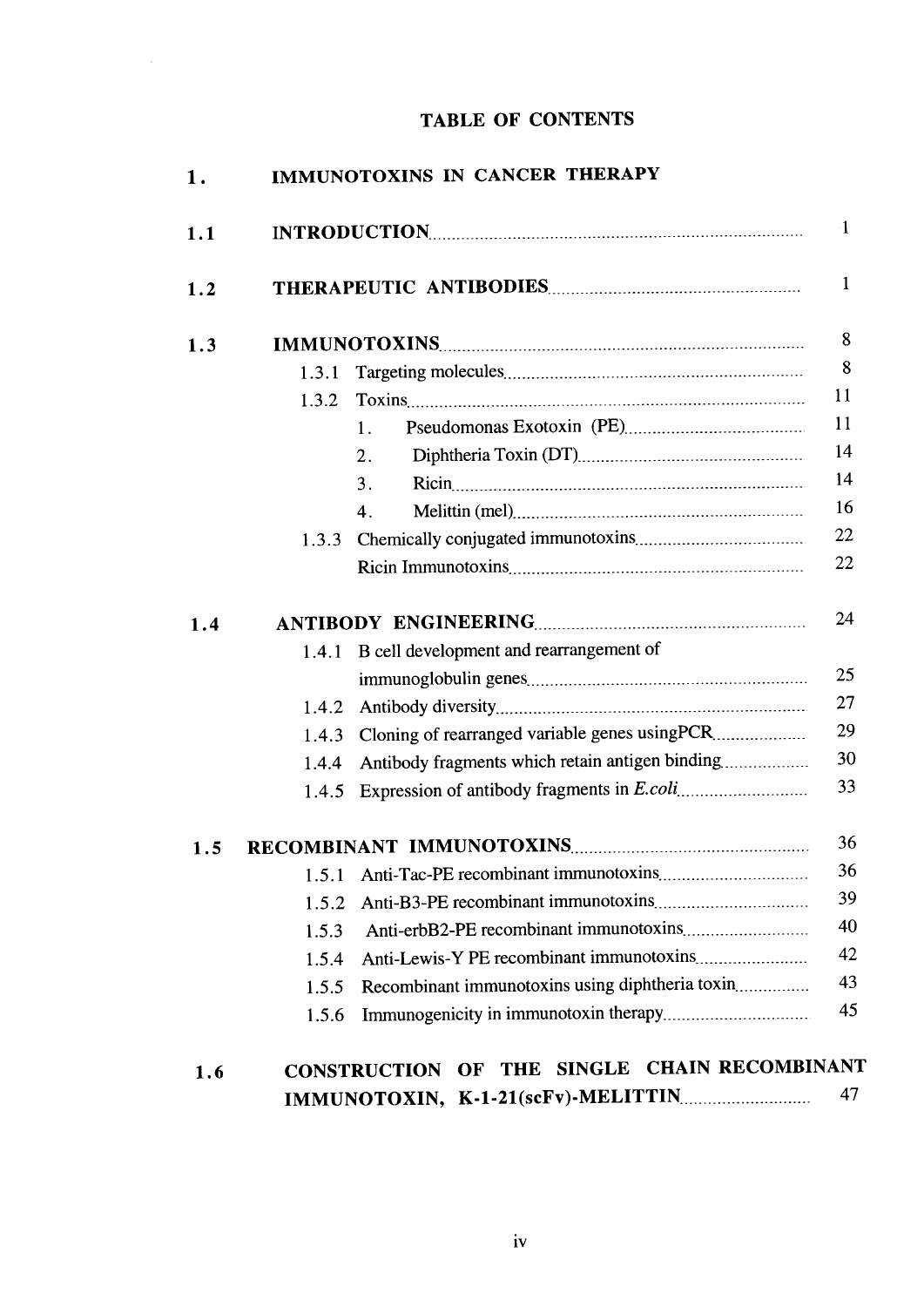| $\boldsymbol{2}$ . | CONSTRUCTION AND CLONING OF A RECOMBINANT<br>IMMUNOTOXIN FUSION GENE DERIVED FROM THE<br>MONOCLONAL ANTIBODY K-1-21 AND MELITTIN |
|--------------------|----------------------------------------------------------------------------------------------------------------------------------|
| 2.1                |                                                                                                                                  |
| 2.2                |                                                                                                                                  |
|                    | 2.2.1                                                                                                                            |
|                    | RNA extraction<br>2.2.2                                                                                                          |
|                    | 2.2.3                                                                                                                            |
|                    |                                                                                                                                  |
|                    | 1.                                                                                                                               |
|                    | 2.                                                                                                                               |
|                    | 2.2.5                                                                                                                            |
|                    | 1.                                                                                                                               |
|                    | $\overline{2}$ .                                                                                                                 |
|                    | 2.2.6                                                                                                                            |
|                    | 2.2.7                                                                                                                            |
|                    | 1.                                                                                                                               |
|                    | Purification of DNA using an ELUTIP-d column<br>2.                                                                               |
|                    | 2.2.8                                                                                                                            |
|                    | 2.2.9                                                                                                                            |
|                    | Ligation using compatible Retriction<br>1.                                                                                       |
|                    |                                                                                                                                  |
|                    | Ligation of PCR product using T-tailed Bluescript<br>2.                                                                          |
|                    | Transformation of E.coli cells with the ligation mixture<br>2.2.10                                                               |
|                    | Transformation using CaCl <sub>2</sub> competent cells<br>1.                                                                     |
|                    | Transformation of E.coli cells using<br>2.                                                                                       |
|                    |                                                                                                                                  |
|                    | 2.2.11                                                                                                                           |
|                    | Hybridisation using a radioactive probe<br>1.                                                                                    |
|                    | PCR screening of <i>E.coli</i> colonies to identify the<br>2.                                                                    |
|                    |                                                                                                                                  |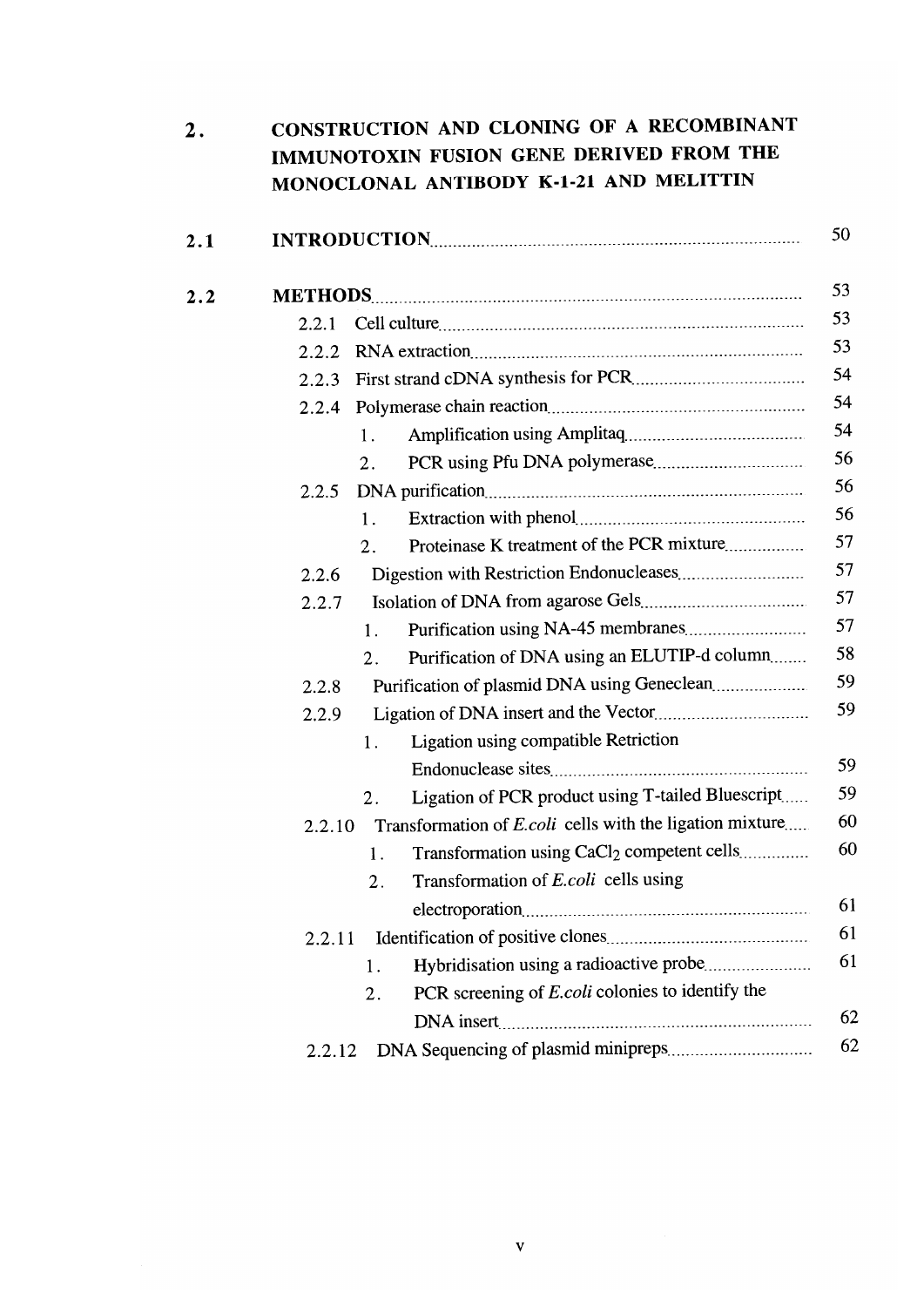| 2.3 |       |    |                                                  |
|-----|-------|----|--------------------------------------------------|
|     | 2.3.1 |    | RNA                                              |
|     | 2.3.2 |    |                                                  |
|     |       | 1. | Primers designed to bind to the 5' region oft    |
|     |       |    |                                                  |
|     |       | 2. | Complementary primers designed to bind           |
|     |       |    | to the 3' region of the VH gene sequence         |
|     |       | 3. |                                                  |
|     |       | 4. | Addition of the FLAG sequence to VH              |
|     |       | 5. |                                                  |
|     |       | 6. | Identification of VH-FLAG recombinants           |
|     |       | 7. |                                                  |
|     | 2.3.3 |    |                                                  |
|     |       | 1. | Primers designed to bind to the 5' region        |
|     |       |    |                                                  |
|     |       | 2. | Primers complementary to the 3' region           |
|     |       |    |                                                  |
|     |       | 3. |                                                  |
|     |       | 4. |                                                  |
|     | 2.3.4 |    |                                                  |
|     |       | 1. | The PCR primers designed to extend the           |
|     |       |    | 5' region of the VL gene and encode the          |
|     |       |    |                                                  |
|     |       | 2. |                                                  |
|     |       | 3. | The oligonucleotide encoding the sequence        |
|     |       |    |                                                  |
|     |       | 4. | Construction of the linker-melittin-FLAG fusion  |
|     |       |    |                                                  |
|     |       | 5. | Ligation of the linker-melittin-FLAG fusion gene |
|     |       | 6. | Nucleotide sequence of the linker-melittin-FLAG  |
|     |       |    |                                                  |
|     |       | 7. | Ligation of the linker-melittin-FLAG fusion      |
|     |       |    |                                                  |
|     | 2.3.6 |    |                                                  |
|     |       | 1. | Ligation of the linker-VL-linker-melittin-FLAG   |
|     |       |    |                                                  |
|     |       | 2. | Nucleotide sequence of the recombinant           |
|     |       |    |                                                  |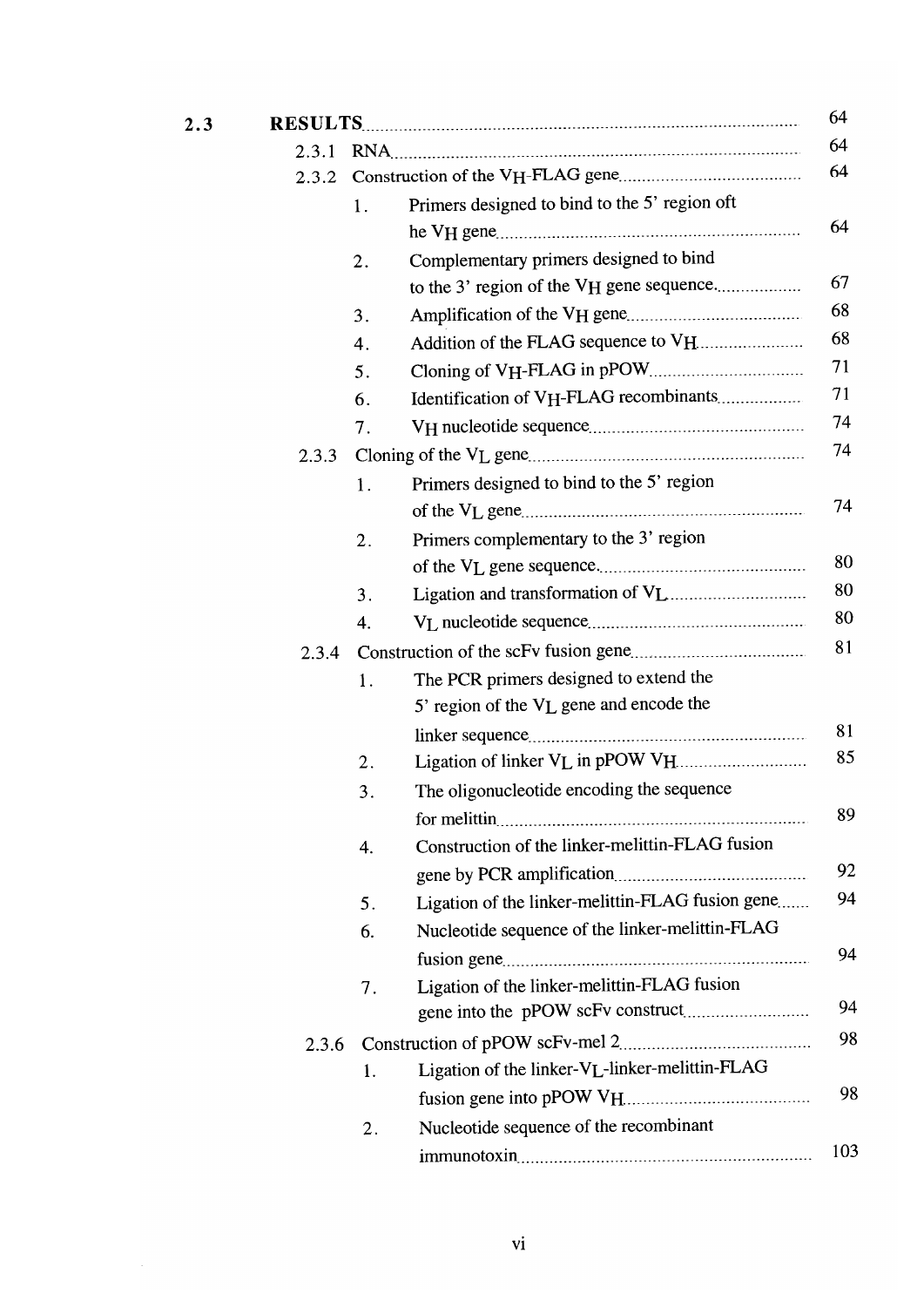| 2.4 |       |                                                                 | 106 |
|-----|-------|-----------------------------------------------------------------|-----|
|     | 2.4.1 |                                                                 | 106 |
|     | 2.4.2 |                                                                 | 106 |
|     | 2.4.3 |                                                                 | 108 |
|     | 2.4.5 |                                                                 | 110 |
|     | 2.4.6 |                                                                 | 112 |
|     |       | 2.4.7 Creation of the recombinant immunotoxin, scFv-mel         | 113 |
| 3.  |       | EXPRESSION, PURIFICATION AND BINDING OF THE                     |     |
|     |       | RECOMBINANT IMMUNOTOXIN, K-1-12(scFv)-mel, AND THE              |     |
|     |       | SINGLE DOMAIN ANTIBODY FRAGMENT K-1-21 VH                       |     |
| 3.1 |       |                                                                 | 117 |
| 3.2 |       |                                                                 | 119 |
|     | 3.2.1 |                                                                 | 119 |
|     |       | 3.2.2 Expression of K-1-21 VH, scFv-mel and NC10 scFv           | 119 |
|     |       | Primary expression of the protein fragments<br>1.               | 119 |
|     |       | Determination of the cellular location of<br>2.                 |     |
|     |       | expressed antibody fragments K-1-21 VH                          |     |
|     |       |                                                                 | 120 |
|     |       | Analytical fractionation of expressed proteins<br>3.            | 121 |
|     |       | (A)                                                             | 121 |
|     |       | (B)                                                             | 122 |
|     |       | Preparative isolation of expressed antibody<br>4.               |     |
|     |       |                                                                 | 122 |
|     | 3.2.3 | Isolation of expressed protein from the periplasmic and soluble |     |
|     |       |                                                                 | 123 |
|     | 3.24  |                                                                 | 124 |
|     | 3.2.5 | Quantitation of protein bands from Western blots using a        |     |
|     |       |                                                                 | 124 |
|     | 3.2.6 |                                                                 | 125 |
|     | 3.2.7 | Antigen binding of expressed, purified antibody                 |     |
|     |       |                                                                 | 125 |
|     |       | ELISA<br>1                                                      | 125 |
|     |       | Analysis of binding of K-1-21 monoclonal<br>2.                  |     |
|     |       | antibody and the Fab fragment to HMy2 cells                     |     |
|     |       |                                                                 | 126 |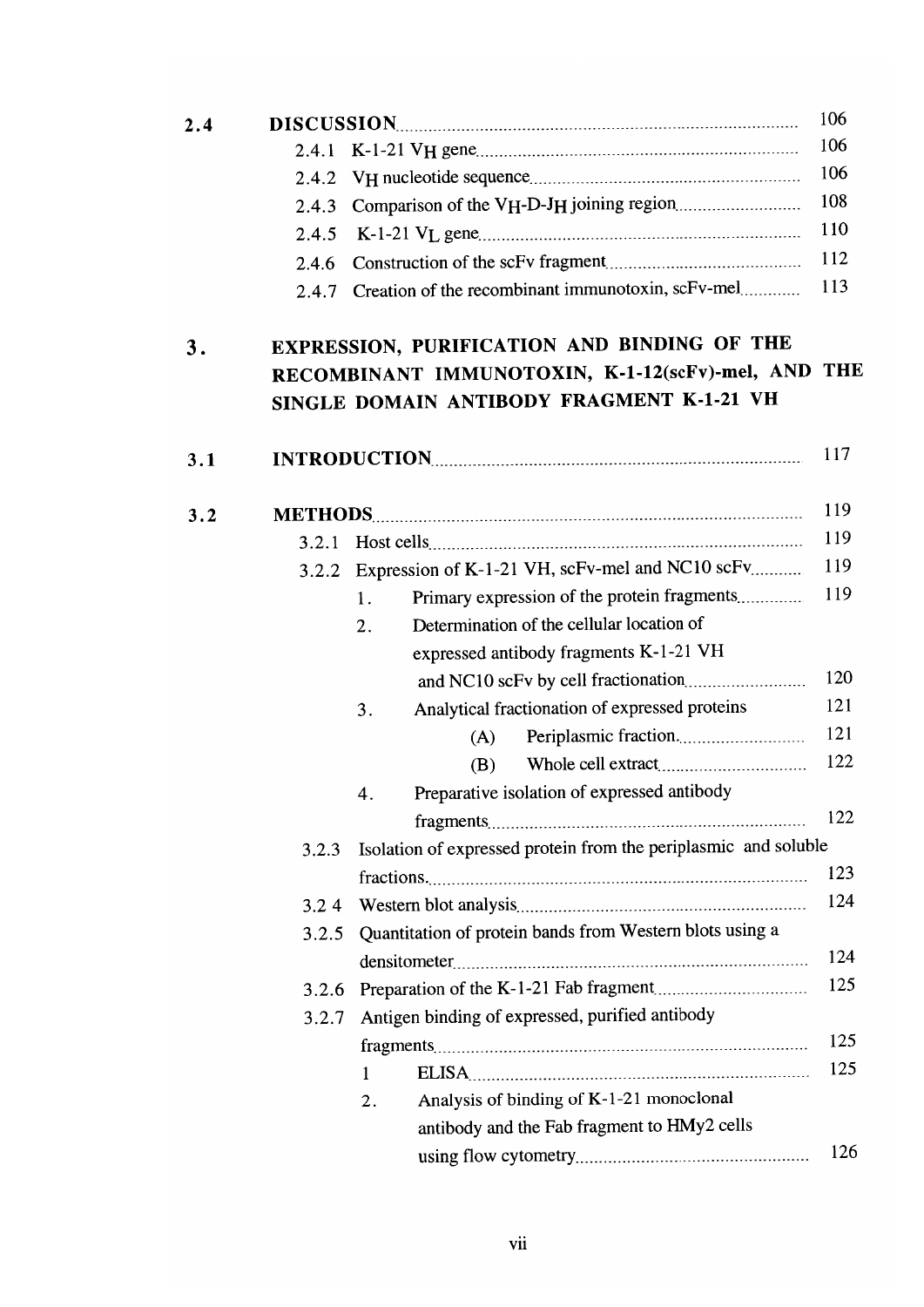|     |       | Binding of scFv-mel and NC10 scFv antibody<br>3.                |     |
|-----|-------|-----------------------------------------------------------------|-----|
|     |       | fragments to human lymphoma cell lines by                       |     |
|     |       |                                                                 | 126 |
|     |       | 3.2.8 Lysis of HMy2 and K562 cells by scFv-mel and melittin     | 127 |
| 3.3 |       |                                                                 | 128 |
|     | 3.3.1 |                                                                 | 128 |
|     |       | 1.                                                              | 128 |
|     |       | 2.                                                              | 132 |
|     |       | Comparison of VH expression at 30°C and 37°C<br>3.              | 132 |
|     | 3.3.2 |                                                                 | 138 |
|     |       | 1.                                                              | 138 |
|     |       | Analytical fractionation of scFv-mel and<br>2.                  |     |
|     |       |                                                                 | 138 |
|     |       | 3.                                                              | 142 |
|     | 3.3.3 |                                                                 | 142 |
|     | 3.3.4 | Binding of K-1-21 and the Fab fragment to HMy2 cells using flow |     |
|     |       |                                                                 | 148 |
|     | 3.3.5 |                                                                 | 148 |
|     |       | 1.                                                              | 151 |
|     |       | Immunofluorescent staining of scFv-mel binding<br>2.            | 151 |
|     |       | 3.                                                              | 151 |
|     |       | Comparison of binding of scFv-mel from the<br>4.                |     |
|     |       |                                                                 | 156 |
|     |       | 3.3.6 Determination of specific lysis by scFv-mel               |     |
|     |       |                                                                 | 156 |
| 3.4 |       | DISCUSSION                                                      | 163 |
|     | 3.4.1 |                                                                 | 163 |
|     |       |                                                                 | 167 |
|     |       |                                                                 | 168 |
|     | 3.4.4 |                                                                 | 171 |
|     | 3.4.5 |                                                                 | 174 |
| 4.  |       |                                                                 | 179 |
| 5.  |       |                                                                 | 183 |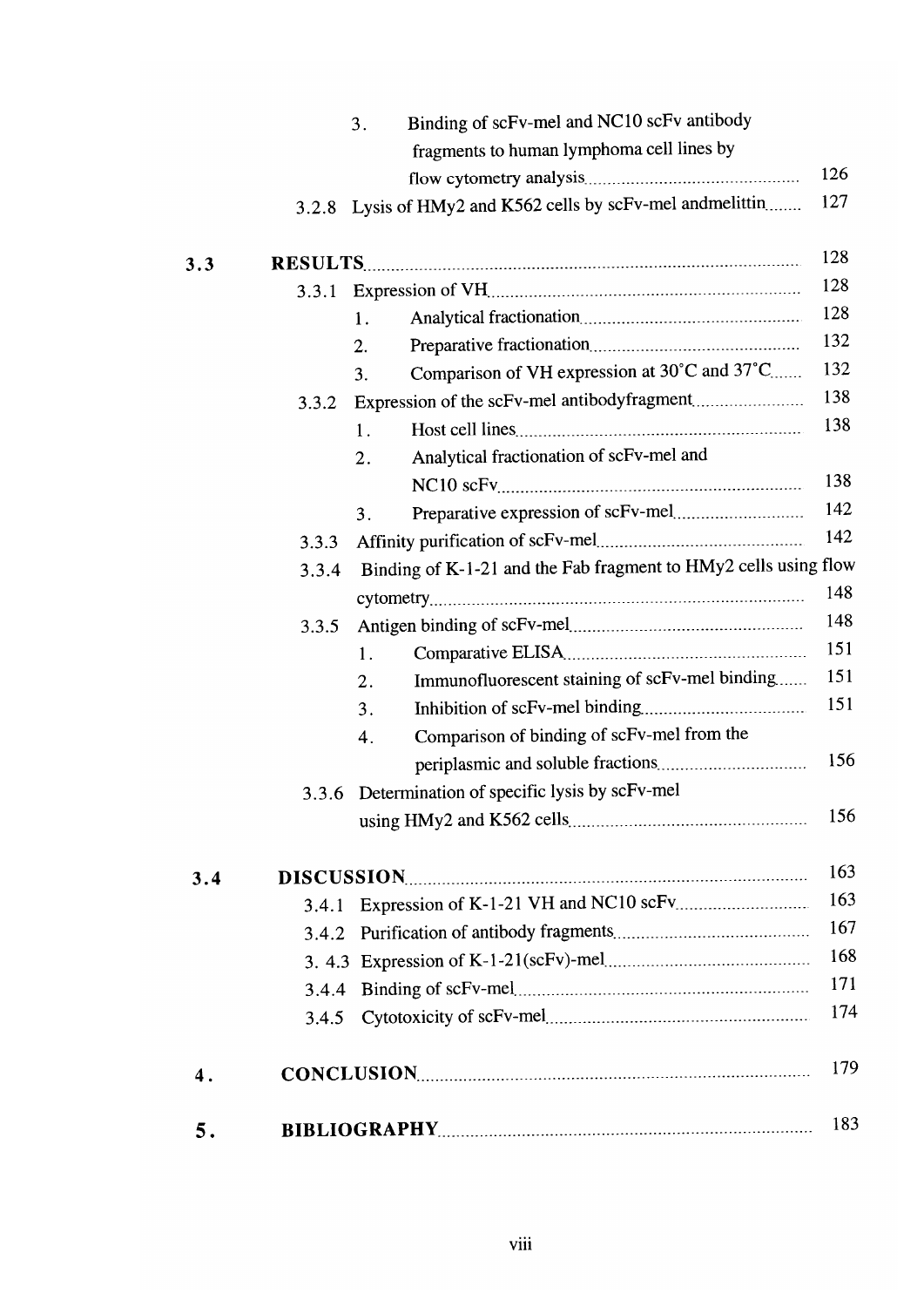### **LIST OF FIGURES**

**CHAPTER 1** 

| Fig $1.1$        |                                                                                       |  |  |  |
|------------------|---------------------------------------------------------------------------------------|--|--|--|
| Fig $1.2$        |                                                                                       |  |  |  |
| Fig $1.3$        | THE AMINO ACID SEQUENCE OF MELITTIN AND A                                             |  |  |  |
| Fig $1.4$        | A COMPUTER MODEL OF THE<br>CONFORMATION OF MONOMERIC MELITTIN  19                     |  |  |  |
| Fig $1.5$        | PACKING OF MELITTIN CHAINS IN THE                                                     |  |  |  |
| Fig $1.6$        | THE ORGANISATION OF MOUSE Ig GENES IN THE                                             |  |  |  |
| Fig 1.7          |                                                                                       |  |  |  |
| Fig $1.8$        | A THEORETICAL MODEL OF THE RECOMBINANT                                                |  |  |  |
| <b>CHAPTER 2</b> |                                                                                       |  |  |  |
| Fig $2.1$        |                                                                                       |  |  |  |
| Fig $2.2$        | SCHEMATIC DIAGRAM SHOWING PCR ISOLATION                                               |  |  |  |
| Fig $2.3$        | AMPLIFIED VH GENE USING PRIMERS VH1 for AND                                           |  |  |  |
| Fig $2.4$        | RESTRICTION ENZYME ANALYSIS OF THE VH<br>GENE                                         |  |  |  |
| Fig 2.5          | PURIFIED VH-flag DNA FROM THE PCR USING                                               |  |  |  |
| Fig $2.6$        | <b>IDENTIFICATION OF VH RECOMBINANTS USING A</b>                                      |  |  |  |
| Fig $2.7$        |                                                                                       |  |  |  |
| Fig 2.8          | SCHEMATIC DIAGRAM DEPICTING PCR ISOLATION<br>OF THE K-1-21 VL GNE AND CONSTRUCTION OF |  |  |  |
| Fig $2.9$        | THE AMPLIFIED VL GENE FROM THE PCR USING                                              |  |  |  |
| Fig $2.10$       |                                                                                       |  |  |  |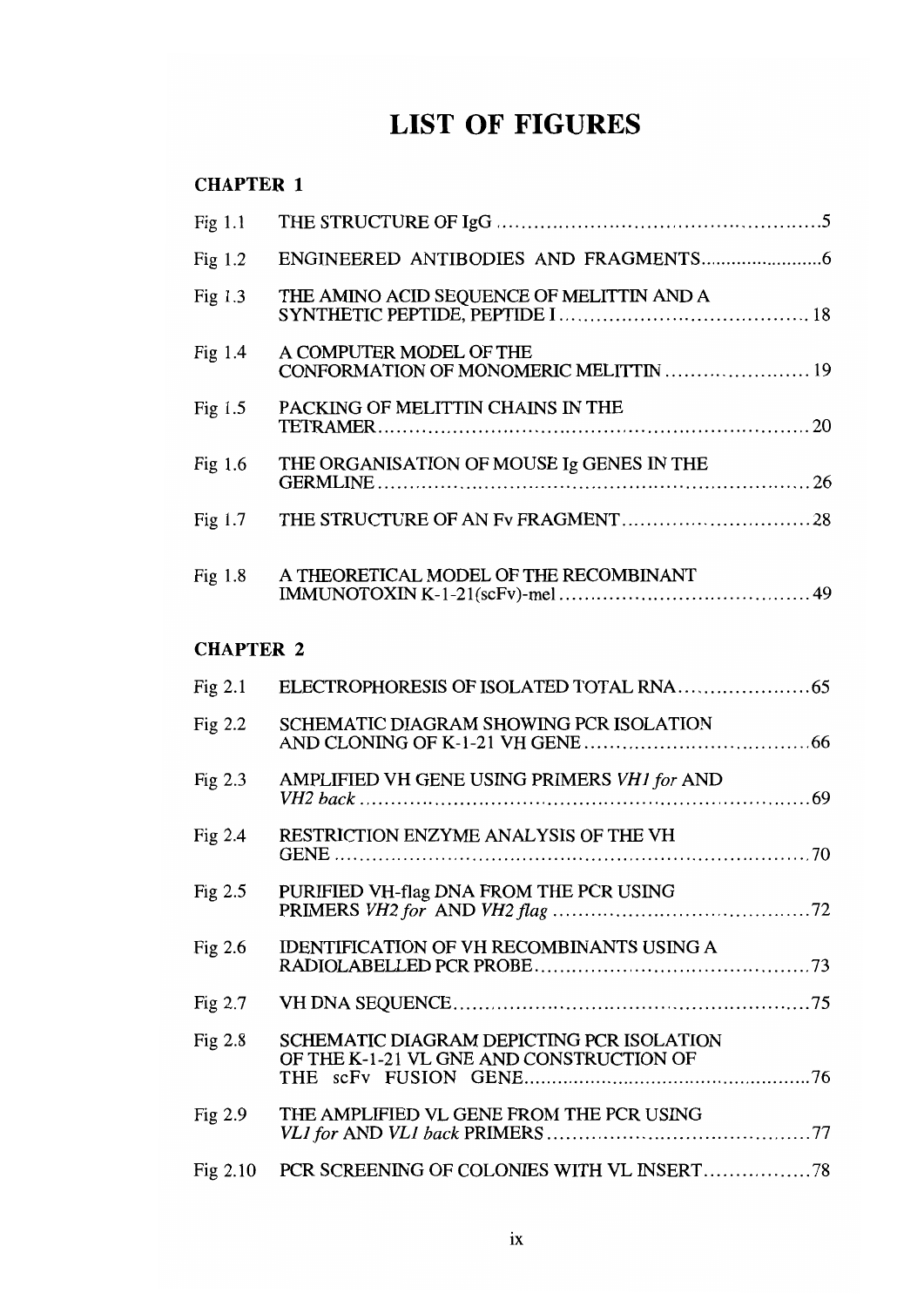| Fig $2.11$ |                                                                                        |
|------------|----------------------------------------------------------------------------------------|
| Fig 2.12   |                                                                                        |
| Fig 2.13   | PCR SCREENING OF COLONIES CONTAINING THE                                               |
| Fig 2.14   | DNA SEQUENCE OF THE 5' REGION OF THE LINKER-                                           |
| Fig $2.15$ | (a) LINKER-VL PCR PRODUCTS USED TO                                                     |
| Fig $2.16$ | CLONES CONTAINING THE scFv FUSION GENE88                                               |
| Fig 2.17   | THE DNA SEQUENCE FOR K-1-21 scFv AND                                                   |
| Fig 2.18   | PCR CONSTRUCTION OF THE LINKER-MELITTIN-<br>FLAG GENE AND CONSTRUCTION OF THE pPOW-    |
| Fig $2.19$ | PCR EXTENSION OF THE MELITTIN<br>OLIGONUCLEOTIDE TO CREATE THE LINKER-                 |
| Fig 2.20   | LINKER-MELITTIN-FLAG FRAGMENTS CLONED                                                  |
| Fig 2.21   | DNA SEQUENCE OF THE LINKER-MELITTIN-FLAG                                               |
| Fig $2.22$ | CLONING OF THE LINKER-MELITTIN-FLAG                                                    |
| Fig $2.23$ | DIGESTED PRODUCTS FROM pPOW scFv-mel 1                                                 |
| Fig $2.24$ | DNA SEQUENCE AT THE 3' END OF THE LINKER-<br>MELITTIN-FLAG FUSION GENE CLONED INTO     |
| Fig 2.25   | ISOLATION OF THE LINKER-VL-LINKER-MELITTIN-<br>FLAG FUSION GENE AND CLONING OF THE DNA |
| Fig $2.26$ | CLONING OF THE LINKER-VL-MELITTIN-FLAG                                                 |
| Fig 2.27   | DIGESTED FRAGMENTS FROM THE pPOW scFv-mel2                                             |
| Fig $2.28$ | THE DNA SEQUENCE FOR THE RECOMBINANT<br>IMMUNOTOXIN, scFv-mel, AND THE DERIVED         |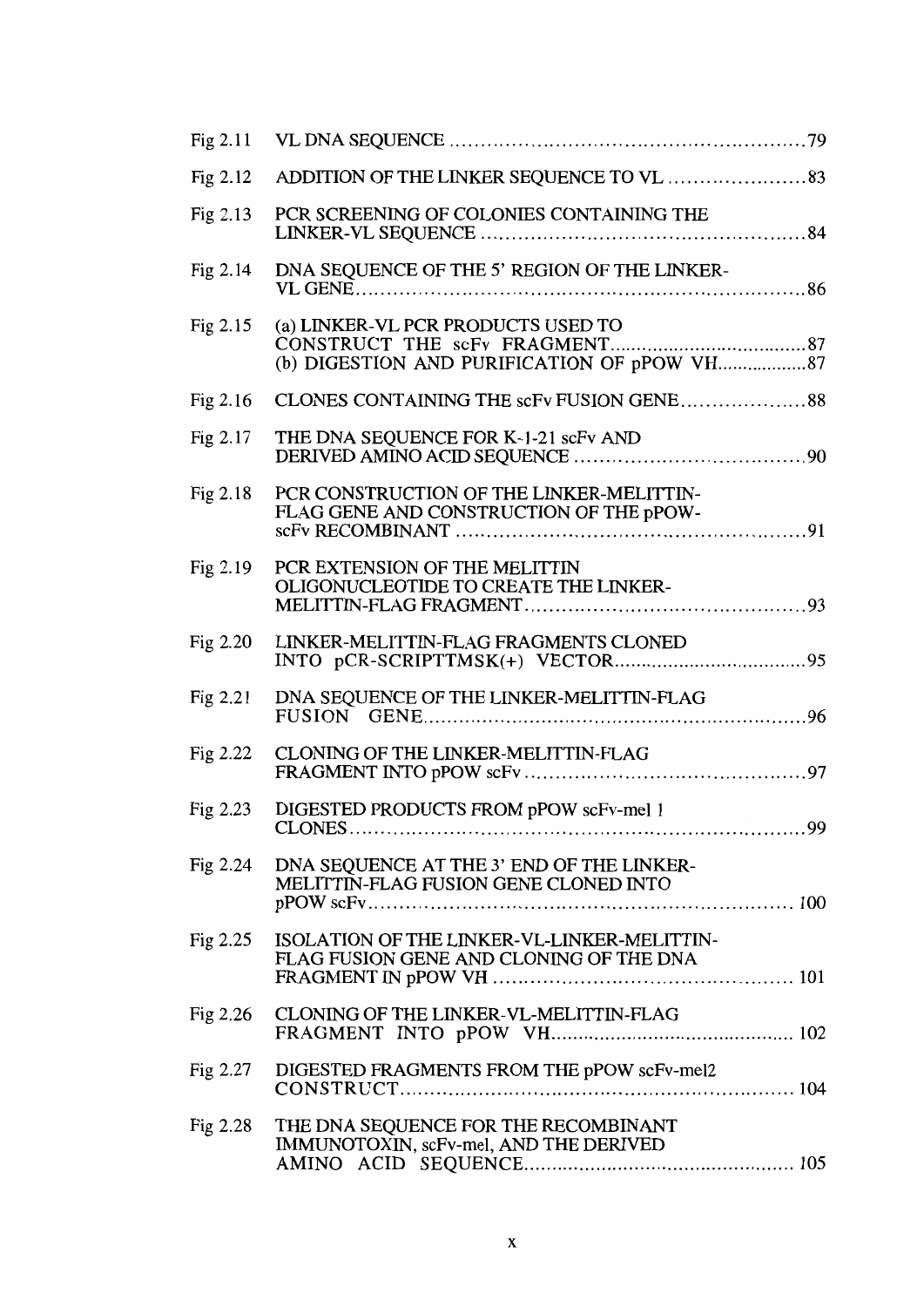| Fig $2.29$       | A COMPARISON OF K-1-21 VH WITH THREE mAb  107                                          |
|------------------|----------------------------------------------------------------------------------------|
| Fig $2.30$       | <b>COMPARISON OF K-1-21 VH WITH A GERMLINE</b>                                         |
| Fig $2.31$       | COMPARISON OF K-1-21 VL WITH A REARRANGED<br>MURINE VK LIGHT CHAIN SEQUENCE  111       |
| <b>CHAPTER 3</b> |                                                                                        |
| Fig $3.1$        | EXPRESSION OF K-1-21 VH AND NC10 scFv                                                  |
| Fig $3.2$        | WESTERN BLOT OF UNINDUCED, SUPERNATANT<br>AND WHOLE CELL EXPRESSION OF THE VH AND      |
| Fig $3.3$        | (a) ANALYTICAL FRACTIONATION OF EXPRESSED<br>VH AND NC10 scFv ANTIBODY FRAGMENTS AT    |
|                  | CELL FRACTIONATION OF VH AND NC10 scFv 133                                             |
| Fig 3.4          | PURIFICATION OF VH ANTIBODY FRAGMENT ON<br>THE ANTI-FLAG M2 AFFINITY COLUMN 134        |
| Fig $3.5$        | PURIFIED K-1-21 VH ANTIBODY FRAGMENT ON<br>SDS POLYACRYLAMIDE GEL ELECTROPHORESIS  135 |
| Fig 3.6          | PURIFICATION OF EXPRESSED NC10 scFv<br>FRAGMENT ON THE ANTI-FLAG M2 AFFINITY GEL 136   |
| Fig $3.7$        | COMPARISON OF VH EXPRESSION AT 30°C AND                                                |
| Fig 3.8          | EXPRESSION OF scFv-mel FRAGMENT IN                                                     |
| Fig 3.9          |                                                                                        |
| Fig $3.10$       | ANALYTICAL FRACTIONATION OF scFv-mel and                                               |
| Fig $3.11$       |                                                                                        |
| Fig 3.12         | PURIFICATION OF scFv-mel BY ANTI-FLAG M2                                               |
| Fig $3.13$       | <b>QUANTITATION OF EXPRESSED VH, NC10 scFv</b><br>AND scFv-mel ANTIBODY FRAGMENTS BY   |
| Fig $3.14$       | ISOLATION OF A K-1-21 Fab FRAGMENT 146                                                 |
| Fig $3.15$       | BINDING OF MURINE MONOCLONAL ANTIBODY 149                                              |
|                  |                                                                                        |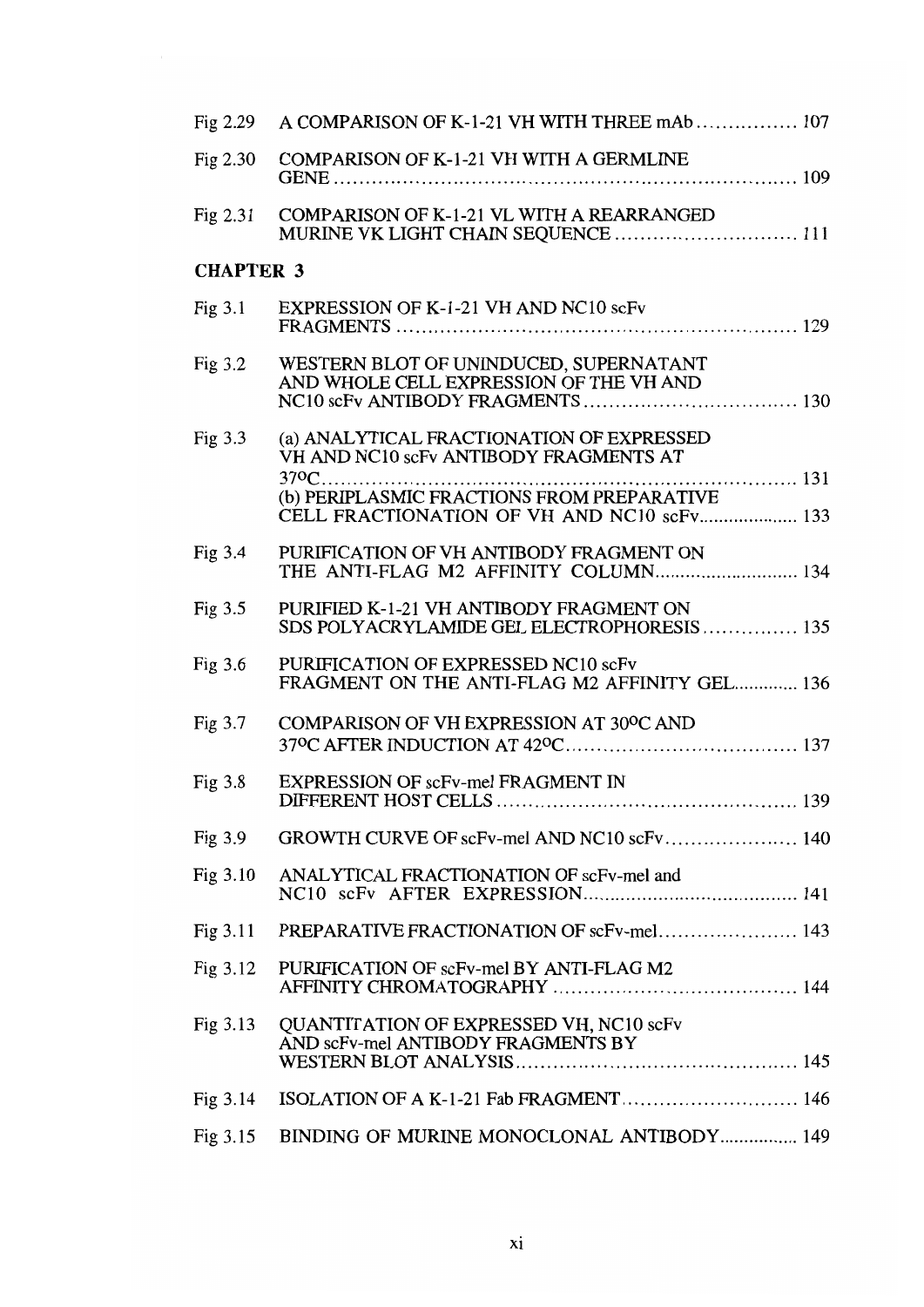| Fig $3.16$ | BINDING OF VH, NC10 scFv<br>AND scFv-mel ANTIBODY FRAGMENTS TO                                         |
|------------|--------------------------------------------------------------------------------------------------------|
| Fig 3.17   | IMMUNOFLUORESCENCE STAINING OF HMy2 AND                                                                |
| Fig 3.18   | BINDING OF scFv-mel AND NC10 scFv TO HMy2 CELLS  153                                                   |
| Fig 3.19   | INHIBITION OF scFv-mel BINDING TO HMy2 CELLS AFTER<br>INCUBATION WITH SOLUBLE ANTIGEN  154             |
| Fig $3.20$ | BINDING OF scFv-mel AND K-1-21 TO K562 CELLS IN THE<br>PRESENCE OR ABSENCE OF SOLUBLE ANTIGEN, BJP 155 |
| Fig 3.21   | BINDING OF scFv-mel ISOLATED FROM THE<br>PERIPLASMIC AND SOLUBLE WHOLE CELL                            |
| Fig 3.22   | DETERMINATION OF CELL DEATH IN HMy2 AND<br>K562 CELLS WITH INCREASING CONCENTRATIONS                   |
| Fig 3.23   | CYTOTOXICITY OF scFv-mel ON HMy2                                                                       |
| Fig 3.24   | SDS POLYACRYLAMIDE GEL OF scFv-mel AND NC10 scFv  161                                                  |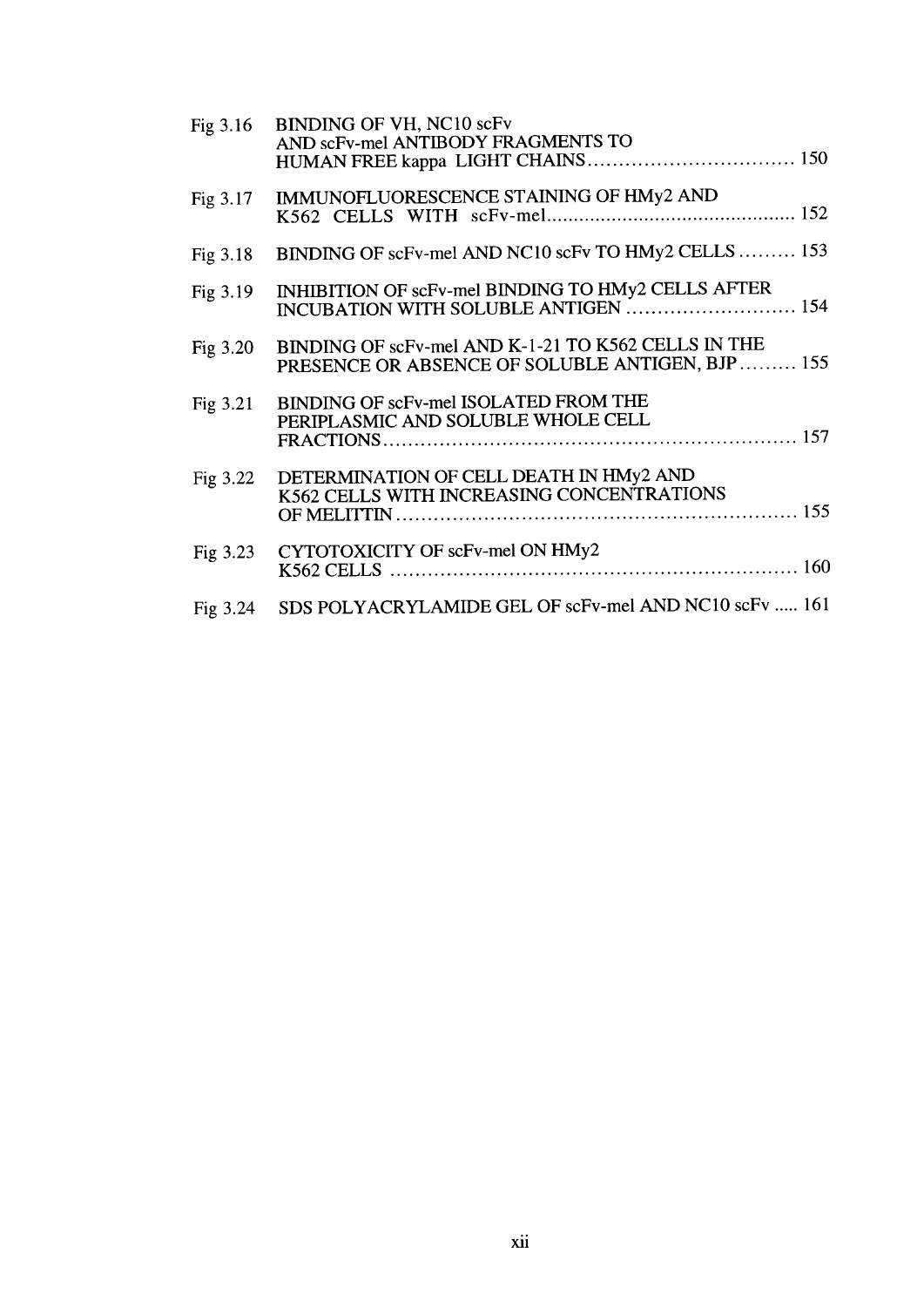#### **LIST OF ABBREVIATIONS**

| <b>AEBSF</b>     | 4-(2-Aminoethyl)-benzenesulphonyl fluoride           |
|------------------|------------------------------------------------------|
|                  | hydrochloride                                        |
| dATP             | deoxy-adenosine 5'-triphosphate                      |
| <b>ABMT</b>      | autologous bone marrow transplantation               |
| <b>ADCC</b>      | antibody dependent cell mediated cytotoxicity        |
| $a\overline{z}$  | sodium azide                                         |
| <b>BCIP</b>      | bromochloroindolylphosphate                          |
| <b>BSA</b>       | bovine serum albumin                                 |
| CD               | cluster of differentiation                           |
| <b>CDR</b>       | complementarity determining region                   |
| <b>DMSO</b>      | dimethyl sulphoxide                                  |
| DT               | diphtheria toxin                                     |
| <b>EDTA</b>      | ethylenediamine tetra acetic acid                    |
| Eth.Br           | ethidium bromide                                     |
| flag             | an octapeptide which is recognised by the monoclonal |
|                  | antibody anti-FLAG M2                                |
| <b>FITC</b>      | fluorescein isothiocyanate                           |
| <b>HAMA</b>      | human anti-mouse antibody                            |
| HMy <sub>2</sub> | kappa-myeloma cell line, LICR LON/HMy2               |
| Ig               | immunoglobulin                                       |
| $IL-2$           | interleukin-2                                        |
| $IL-2R$          | interleukin-2 receptor                               |
| $IL-4$           | interleukin-4                                        |
| $IL-6$           | interleukin-6                                        |
| <b>KMA</b>       | <i>kappa</i> myeloma antigen                         |
| mAb              | monoclonal antibody                                  |
| <b>MWt</b>       | molecular weight                                     |
| N                | Avogadros number                                     |
| <b>PBS</b>       | phosphate buffered saline                            |
| <b>PCR</b>       | polymerase chain reaction                            |
| PE               | <i>Pseudomonas</i> exotoxin                          |
| <b>PEG</b>       | polyethylene glycol                                  |
| <b>RTA</b>       | ricin toxin A chain                                  |
| <b>SDS</b>       | sodium dodecyl sulphate                              |
|                  |                                                      |